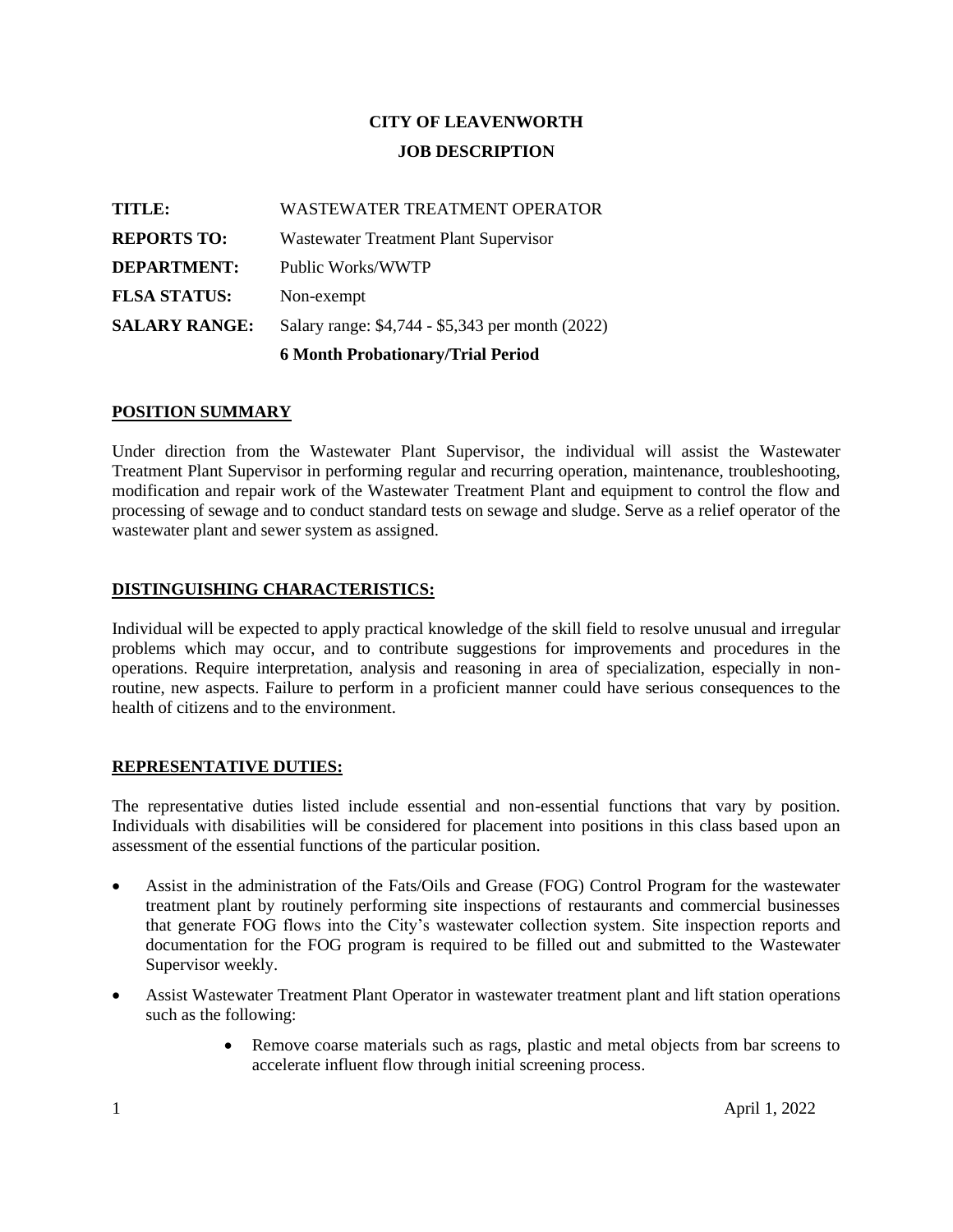- Start and stop pumps; turn valves and operate electric switches to control flow of raw sewage into primary and secondary wastewater treatment processes.
- Dewater sludge cake removed from system. Load into dump truck, transport and unload sludge cake at designated sanitary landfill or composting site.
- Perform routine treatment plant and lift station maintenance duties such as lubricating pump bearings, using hand operated grease guns; clean, scrap and paint machinery, equipment and facilities. Repair or replace valves, switches, motors and related equipment as required or assigned.
- Collect influent and effluent samples; set-up, conduct and record routine laboratory tests such as temperature, settle able solids, residual chlorine, ph, alkalinity, volatile acids volatile solids and gas analysis in accordance with instructions.
- Respond and be available for on-call times during off hours of the day and the availability to work weekends when needed as a relief operator.
- Assist in maintaining records, logs of daily operations, record meter and gauge readings, weather conditions, equipment malfunctions and related information.

#### **REQUIRED QUALIFICATIONS**

- Require a minimum education level of High School graduation or GED Equivalence. Collegelevel courses and/or specialized education in water treatment or wastewater treatment, or other related fields are desirable.
- Must be able to obtain and maintain a Class B Commercial Driver's License (CDL) with air brake restriction lifted within the first year of employment with the City of Leavenworth. Preference will be given to those applicants that currently have their Class B Commercial License.
- Must obtain and maintain a Class I State Certificate or higher as a Waste Treatment Operator within twelve (12) months of employment.
- Requires knowledge of the field of assignment and physical ability sufficient to perform thoroughly and accurately the full scope of responsibility as illustrated by example in the above job description.
- Requires the ability to solve problems using deductive reasoning.
- Requires ability to create and maintain respectful and nondiscriminatory professional working relationships with co-workers, contractors, craftsmen, and the public.
- Must be able to prioritize activities and manage schedules in a manner which allows for completion of all job duties efficiently and within required schedules.
- Requires skill in using hand tools and a detailed knowledge of safety procedures as related to plant operations.
- Requires the ability to keep records and make reports which are well-written, analytical, forwardthinking and legally defensible.
- Requires the ability to understand and follow both oral and written instructions and communicate orally and in writing.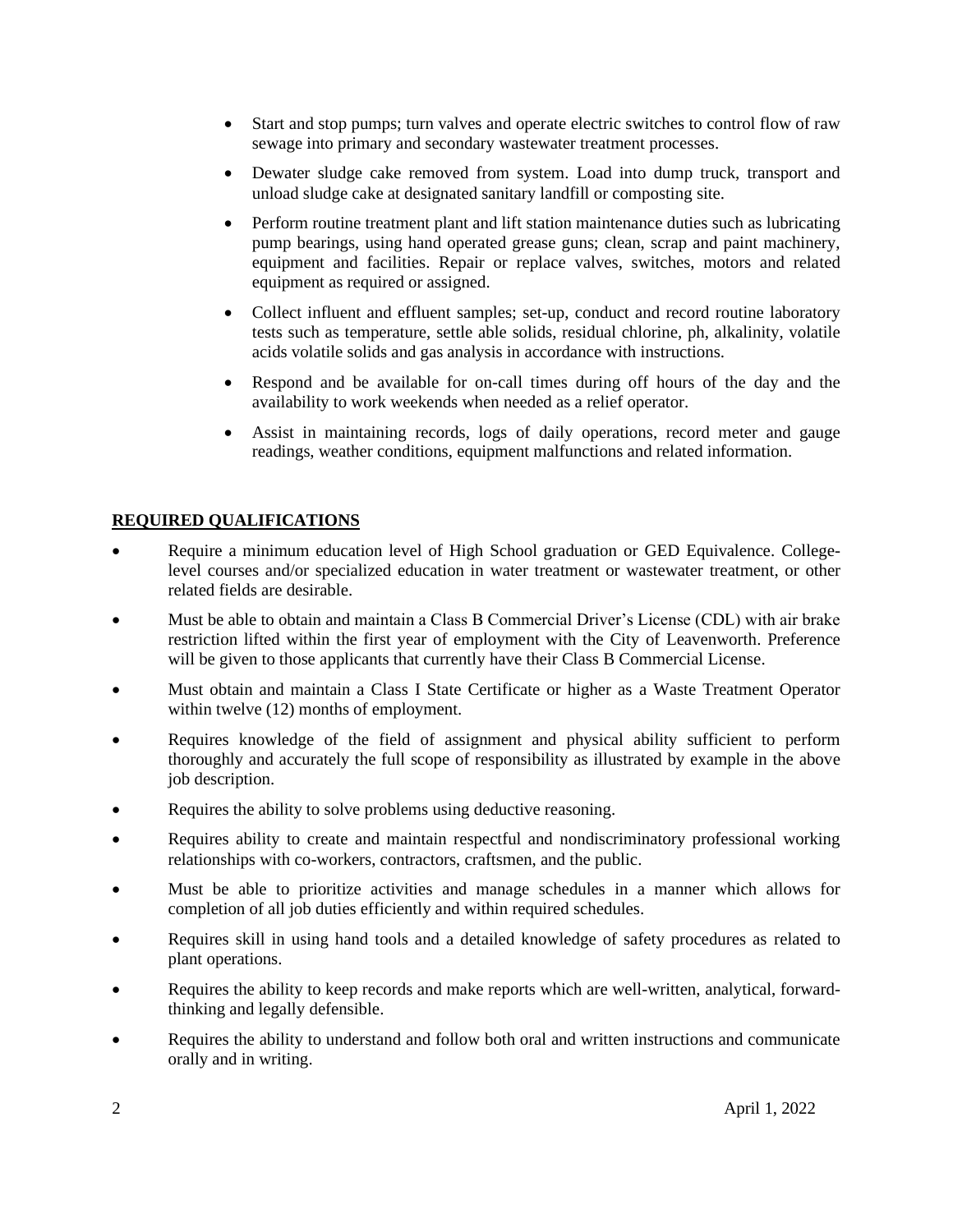- Requires the ability to utilize computerized systems and Microsoft Office computer applications.
- Must be able to work weekends, holidays, festivals, and the hours of work required to meet the needs of the wastewater treatment plant, which may require working split shifts.
- Must be able to be called-out for emergencies and work unplanned overtime.
- Required to perform manual labor under uncomfortable conditions, including exposure to health hazards and noxious elements related to Wastewater.
- Must be able to obtain and maintain a First Aid and CPR Certification, Basic Emergency Safety Training, Adult, Child, Infant Card.
- Other duties as assigned.

# **DESIRABLE QUALIFICATIONS:**

• Possession of a Class I State Certificate or higher as a Waste Treatment Operator.

# **SCOPE OF RESPONSIBILITY**

• This position reports to the Wastewater Treatment Plant Supervisor who reports to the Public Works Director.

# **SAFETY PRACTICES:**

- Complies with federal, state, county, and City of Leavenworth laws, rules, regulations, ordinances, and policies.
- Performs work within *WISHA* safety standards and the City's *Accident Prevention and Safety Program (*Updated November 1, 2018) with consideration for public safety and convenience.
- Identifies unsafe working conditions and deficiencies and takes appropriate action to immediately correct them.
- Seeks instruction for unaddressed safety and health situations from competent, qualified employees, supervisors, and/or management.
- Uses protective clothing and personal protective equipment when and where required or necessary.
- Performs work in a smoke and drug free work environment to promote health, safety, and productivity.

# **MACHINERY, EQUIPMENT, TOOLS, AND HEAVY EQUIPMENT:**

Is capable of competent, qualified operation of assigned machinery, equipment, tools, and heavy equipment within each unit's capacity necessary to accomplish required tasks.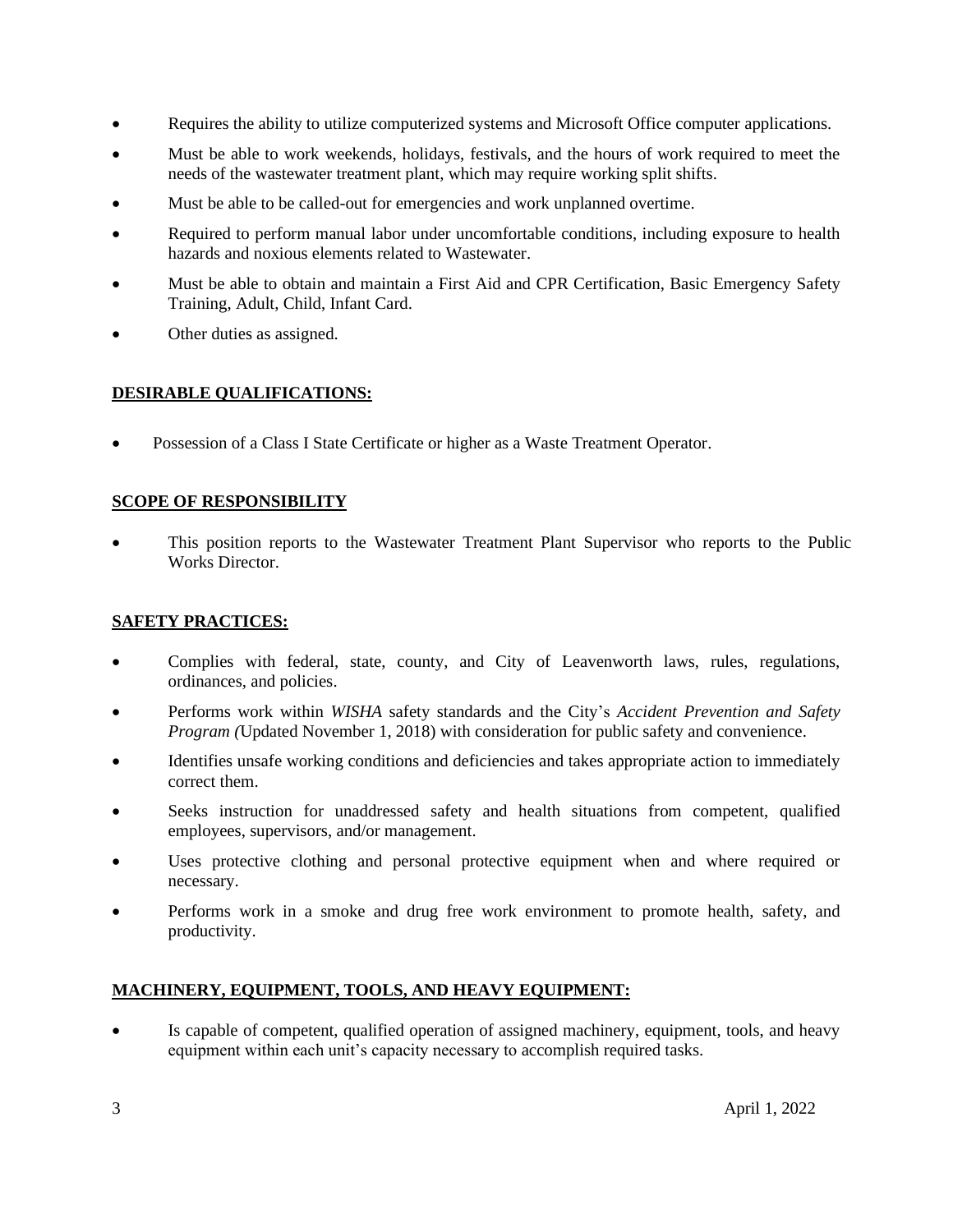### **PHYSICAL CAPABILITIES:**

- Physical strength sufficient to perform heavy manual labor for extended periods of time during the regular shift, during overtime hours and when performing work under emergency conditions.
- Must be able to perform heavy manual labor associated with assigned maintenance tasks, which may include safely lifting and moving objects weighing up to 100 pounds.
- Capable of exerting physical effort that includes combinations of standing, sitting, bending, walking, stooping, digging, manipulating, climbing, balancing, kneeling, crouching, crawling, lifting; walking over rough terrain and uneven or slippery surfaces; using hands to finger, handle, feel objects or tools or controls; frequently reaching with hands and arms.
- Talking, hearing, tasting, and smelling capabilities sufficient to alert oneself and others to unusual, unsafe, or dangerous situations.
- Vision capabilities that include close vision, distance vision, color vision, depth perception, peripheral vision, night vision and adjusting focus with or without vision aids (prescription eyeglasses or contact lenses).
- Hand-eye coordination and fine manipulation capabilities necessary to operate various machines.

#### **WORK ENVIRONMENT:**

The work environment characteristics described here are representative of those an employee encounters while performing the essential functions of this job. Reasonable accommodations may be made to enable individuals with disabilities to perform the essential functions. Work is performed in an environment which is busy, oriented to public service and subject to constant work interruptions. Employees may work under the stress of continual public and/or inter-departmental contact and pressure to meet timelines.

The noise level in the work environment is usually moderate but at times can sustain loud noises due to equipment being used. Ear protection is required to be worn at all times when operating equipment where the equipment operations manual requires it to be worn, or when noise levels are excessive or constant.

#### TERMS OF EMPLOYMENT

Following an offer of employment, and prior to starting work, individual filling the position will be required to pass a pre-employment physical evaluation to assess individual abilities to meet the essential functions and miscellaneous essential functions of the position. The evaluation will also include a drug and alcohol screening due to the nature of the position, which includes the need to maintain a current Washington driver's license in order to drive special use heavy equipment and maintenance vehicles.